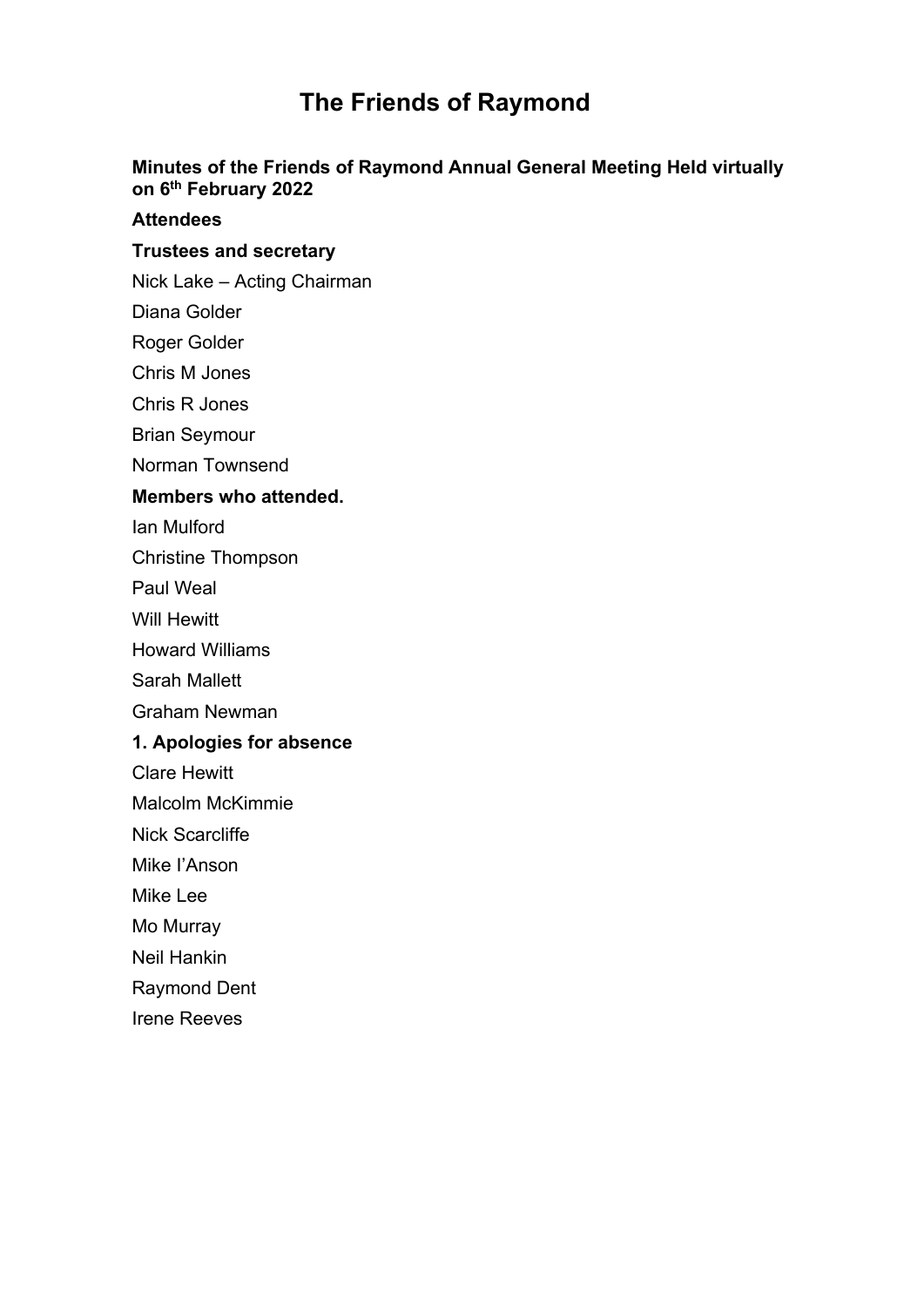# **2. Minutes of the last Annual General Meeting**

The minutes of the last Annual general meeting were presented by the Acting Chairman and accepted. Two corrections to make were agreed to reflect attendees of the 2021 AGM.

# **3. Matters Arising and Outstanding**

NL informed the meeting that following the resignation of CH as the Chair and Trustee he had agreed to act as Chairman for the AGM as required by the constitution.

There were no matters outstanding and due to the virtual meeting format any matters raised it was agreed would be discussed at the next Trustees meeting.

# **4. Chairman's Report**

The Chairman presented the report for 2021 and outlined the extraordinary experience of the Charity again during the ongoing pandemic as described in **appendix 1.** The Charity had operated at a much smaller scale for the last 12 months though income had been sustained through sales of Jam and Marmalade, pop up events, fund raising by NT & KW and a donation from our Patron.

Docking of Raymond has been carried out to carry out evaluation of the leakage and revaluation of the boats carried out.

NL thanked all the Trustees and members for their continued support during 2021 during this time of significant uncertainty for the Charity.

## **5. Role of the Secretary**

NL explained to the meeting the recent illness of the secretary, Robin Bishop (RB) and his resulting incapacity.

Following the illness of RB CRJ has taken on the role of the Secretary. All contact details, regulatory postings and Charity Commission requirements have been updated accordingly. All documentation relating to the Charity management is now held by CRJ following collection by RG & DG.

## **6. Election / Re-election of Chairman**

It was noted that NL would act as Chairman for the meeting. Appointment of a new Chairman will be arranged in the coming weeks for approval by the Board at the next Trustees meeting.

## **7. Treasurer's Report and 2021 Accounts**

NL presented the accounts (enclosed as **appendix 2)** and report (enclosed as **appendix 3).** The following items were noted:-

- a. The Chair and Trustees had seen sight of the accounts and agreed unanimously to accept them as a true and accurate record. Proposed by DG and seconded by RG.
- b. The unaudited reports has been signed as a true record by the Treasurer and Secretary in the absence of the Chairman.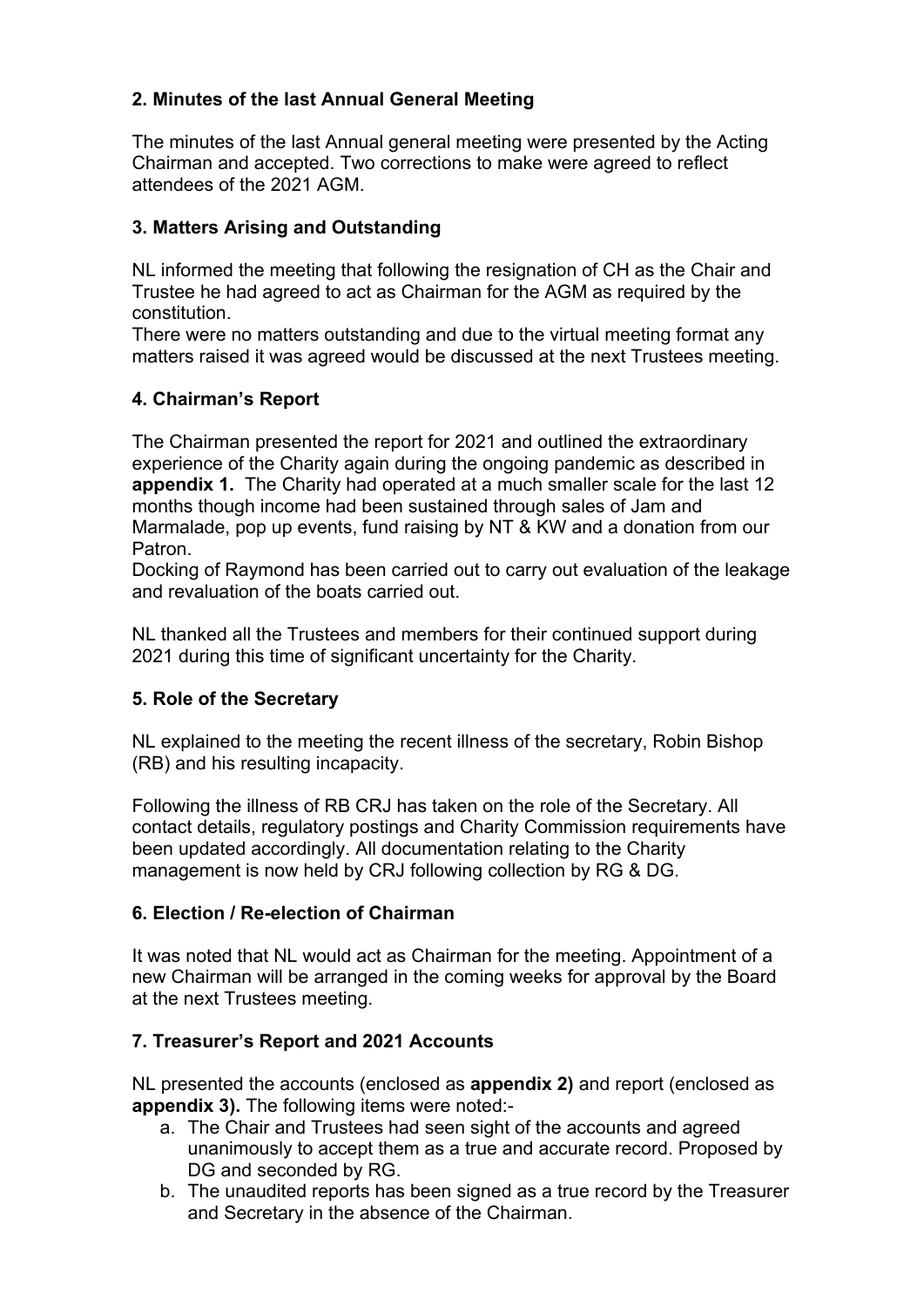- c. Income had reduced by only £800 during the year despite the limited activity. Expenditure has increased by £1,500 to cover cost of boat maintenance during the year..
- d. The surplus for the year was reduced to £567 (2020 £2,814) and balance £6,589.
- e. Donations in the year were £1,000 from our Patron and £1,239 in income from fundraising by NT/KW. Cash in the bank was currently £5,760 and with impeding insurance and other costs is likely to be around £3,450 by 1 st April 2022.
- f. Boat Valuations were carried out in 2021 and paper valuation of Raymond reduced to £25,000. Nutfield value increased to £50,000.
- g. NL will be processing Gift Aid claim in the coming weeks and should produce around £600.00.
- h. GN queried the VAT status of the charity and proposed that the Marina may be able to assist in this matter.

## **8. Sales and Marketing Report**

BS reported that sales had again been severely impacted by the pandemic and lockdown. 2021 sales income were however 4x that of 2020 with 3 pop-up events, Jam and Marmalade sales by Gongoozler and local sales. The efforts of NT/KW were particularly thanked for their efforts. BS hoped to restock the community café shortly and appealed for more donations.

New stock of Jam and Marmalade had been received for the proposed 2022 shows.

#### **9. Membership Report**

NL outlined the membership report (enclosed as **appendix 4)** for the year and noted little change in overall numbers of members despite the suspension in activities. New members were noted and overall a small increase in membership numbers. Increase in fees has resulted in increase in income overall.

## **10. Boat Maintenance Report**

NT provided the boat maintenance report as outlined in the enclosed **appendix 5.**

Despite the lack of shows and boat movements NT had overseen a range of maintenance and repairs that were required.

Elum has been refurbished on Raymond and leakage to right hand side had been rectified after dry dock in August.

Variety of other works had been completed and seams recaulked by Rex Wain and his team.. Thanks was made to all involved in docking. NT was thanked for overseeing the maintenance of the boats during the lockdown after his presentation was curtailed by technological issues.